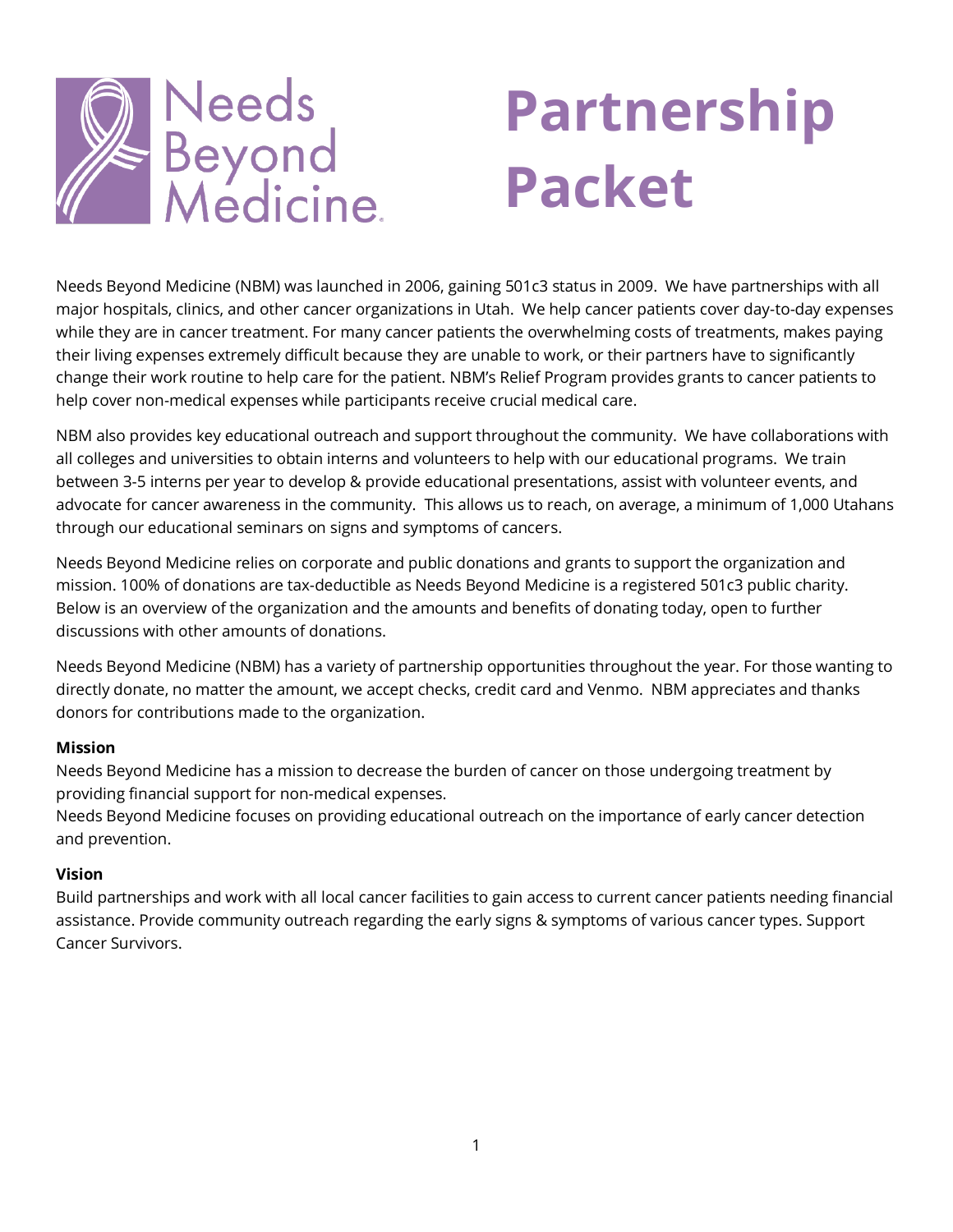In order to offer you a variety of options that best meet your thinking, Needs Beyond Medicine (NBM) has a variety of partnership opportunities throughout the year. For those wanting to directly donate, no matter the amount, we will gladly accept. NBM appreciates and thanks donors for contributions made to the organization.

# **Needs Beyond Medicine Partnership (\$75,000)**

Supports the entire Needs Beyond Medicine program and includes:

- 1 Board appointee for partner representation (if interested)
- Co-branding and integrated marketing of group/company logos, included in all event materials for 1 year with additional logo placement on all marketing items
- Dedicated partner invited to all events during the year
- Opportunity to co-brand and distribute promotional gifts
- Company name mentioned in all marketing, press, and educational materials

## **Relief Program Partner (\$50,000)**

Supports all events throughout the year and includes:

- Promotion in all event materials throughout the year, along with logo placement on all marketing items.
- Partner logo displayed at all events during the year and included on promotional items
- Opportunity to distribute promotional gifts.
- Company name mentioned in press materials.

## **Educational Outreach Partner (\$25,000)**

This package directly supports 50 cancer patients plus one community event and includes:

- Promote organization's support on social media.
- Distinguished company recognition at events throughout the year.
- Organization name included in all press materials.

# **Community Partner (\$10,000)**

This package directly supports 15 cancer patients living in your community and includes:

- Logo inclusion on the Relief Program application (print and online), seen by all applicants, their families, as well as hospital staff and social workers.
- Company name included in the award letter sent to each approved applicant.
- Company name mentioned in press materials associated to the Relief Program.
- Monthly social media mentions for support and sponsorship.

# **Friend of a Friend Partner (\$5,000)**

Exclusive partner for all educational seminars held throughout the state of Utah.

\*Educational seminars require out-of-pocket expenses to cover travel costs, refreshments, room rental and guest speaker fees/travel reimbursements.

- Company name and logo displayed during the workshop, as well as recognition during each presentation.
- Opportunity to provide handouts or promotional material given to attendees at each seminar.
- Company inclusion in all press releases related to the Education Program.

# **Nonprofit Collaboration Partner (\$1,500)**

We also offer basic brand awareness to interested community partners including:

- Opportunity to be listed as an official partner of Needs Beyond Medicine